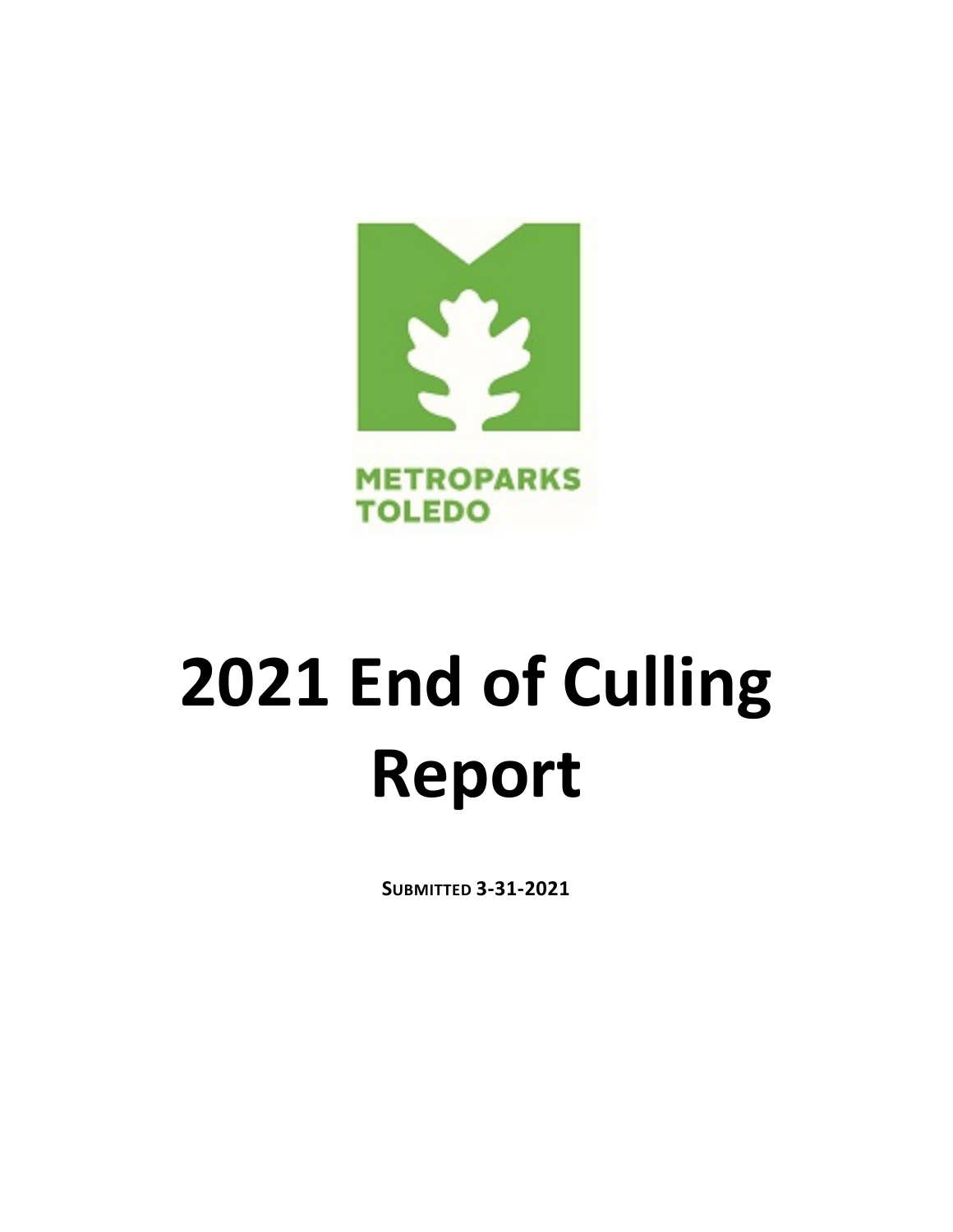## **A. BACKGROUND / INTRODUCTION**

Metroparks Toledo (Metroparks) submitted its 2020-2021 Deer Management Plan and Request for Deer Damage Control Permit to the Ohio Division of Wildlife (ODW) on 11/10/2020 to initiate the sixth season of its lethal deer culling program to continue addressing ongoing negative ecological impacts associated with overabundance of deer across the park district. This request was subsequently approved by the Ohio Division of Wildlife on 11/13/2020 under ODW deer damage control permit 7397, valid from December 7, 2020 until February 28, 2021. During this period of culling activities, Metroparks law enforcement staff (Ohio Peace Officer Training Academy Certified) served as marksmen. During this time, Metroparks also received assistance from marksmen with the U.S. Department of Agriculture, Animal and Plant Health Inspection Service – Wildlife Services (APHIS-WS) under Cooperative Services Agreement # 20-7239-5237-RA. Metroparks staff provided field support to marksmen and conducted all other deer management activities including removal of deer killed in the field, field dressing of deer, collection of biological data, transportation of deer carcasses to venison processing facilities, and disposal of remains not taken for venison processing. Each evening, culling activities commenced after Metroparks law enforcement personnel closed each park and determined that no park visitors remained after normal park hours.

## **B. ADHERENCE TO STIPULATIONS OF DEER MANAGEMENT CONTROL PERMIT**

Metroparks strictly followed the permit conditions mandated by ODW, including:

- 1. Wildlife Office Michael Ohlrich was notified by phone prior to each night when culling operations were conducted.
- 2. Wildlife Management Supervisor Bob Ford was notified by phone after the conclusion of each night of culling operations and provided a summary of the results.
- 3. A copy of Permit # 7397 was in the possession of Metroparks and APHIS-WS marksmen during the course of operations.
- 4. Antlered deer made up fewer than 25% of all deer taken. All antlers were removed and destroyed by Metroparks staff following culling operation.
- 5. A deer damage carcass tag was attached immediately to each deer in the field.
- 6. Each deer damage carcass tag featured a unique ID number assigned by Metroparks to insure accurate record keeping.
- 7. Each deer killed was reported online and assigned a permanent ODW tag number.
- 8. All venison processed as a result of culling operations was donated to charity.
- 9. Two heads from mature deer (2.5 years of age or older) were submitted to Ohio Division of Wildlife from each park area for chronic wasting disease surveillance.

This written report fulfills Metroparks' final obligation under Permit # 7397 and formally concludes all actions under the Metroparks 2020-2021 Deer Management Plan. All future deer management activities to be conducted by Metroparks will occur under a new request for deer damage control permit.

## **C. DEER MANAGEMENT / RESULTS OF OPERATION**

A total of 131 deer were culled over 12 separate nights between January  $5<sup>th</sup>$ , 2021 and February 25th, 2021. A total of 114 deer culled were antlerless (87%) while 17 deer culled were antlered (13%). Table 1 provides a culling summary for each park area included in the 2020-21 deer management plan.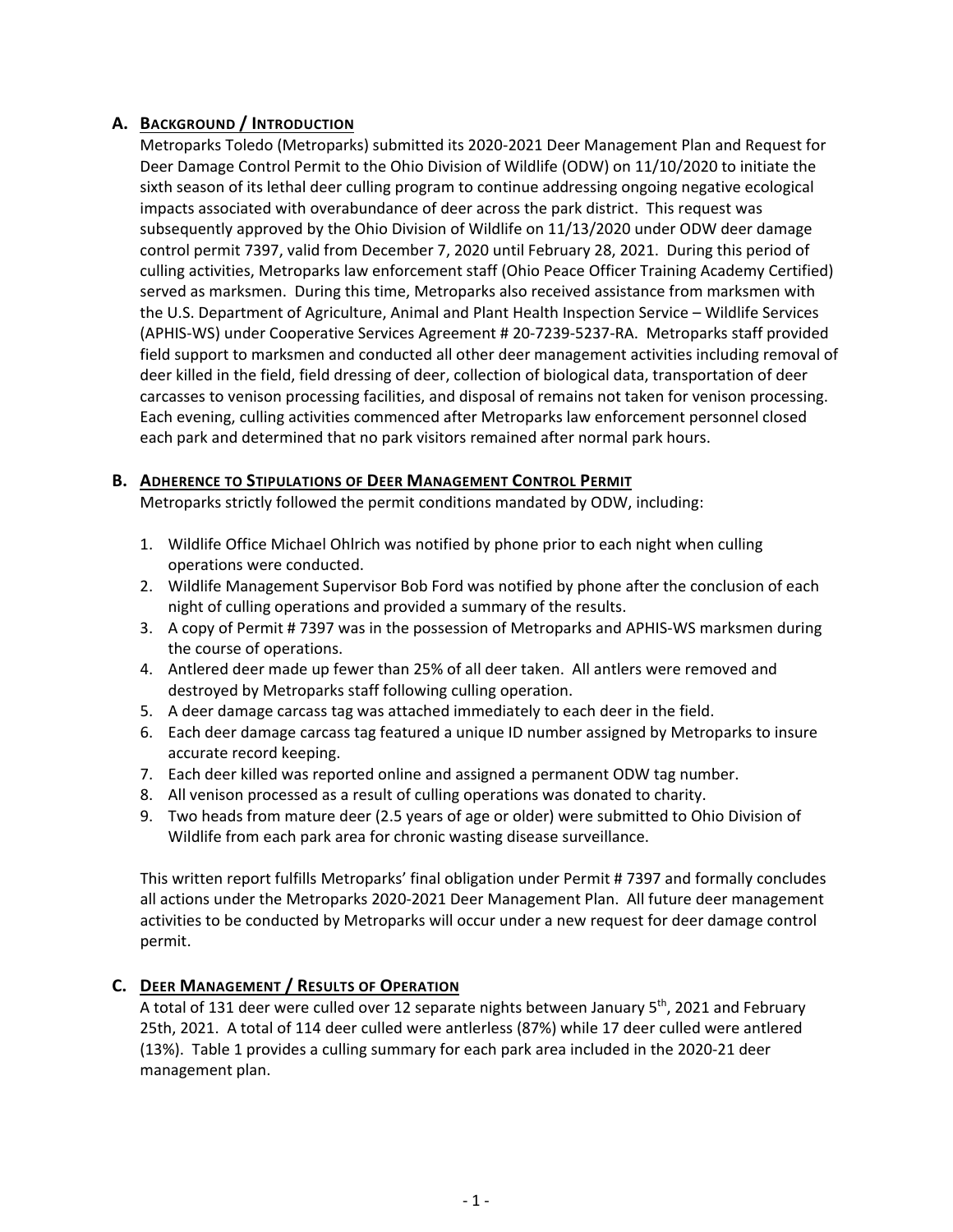| Park Area                            | Antlerless Antlered |   | Total |
|--------------------------------------|---------------------|---|-------|
| Oak Openings Preserve                | 55                  | 5 | 60    |
| Swan Creek Preserve & Brookwood Area | 28                  | 5 | 33    |
| Side Cut and associated parklands    | 19                  | 2 | 21    |
| Wildwood Preserve                    | 5                   | 5 | 10    |
| Pearson                              |                     |   |       |
| Toledo Botanical Garden              |                     |   |       |
| Middlegrounds                        |                     |   |       |
| <b>Total All Parklands</b>           | 114                 |   |       |

Table 1. **Culling summary by park area** for 131 deer culled by Metroparks from January 5, 2021 to February 25, 2021.

#### **D. BIOLOGICAL AND DEMOGRAPHIC DATA**

In addition to antlered status, biological data (weight, sex, reproductive status, general condition) were collected for all deer culled during the 2020-21 season. A summary of biological data collected by Metroparks staff during culling activities is provided as an appendix to this report.

#### Age and Sex Distribution

Out of 131 deer culled, 78 were females (60%) and 53 were males (40%). A total of 49 deer (37%) were fawns (<1 year of age), including 27% of all females culled and 53% of all males culled. A breakdown of the sex and age class of deer culled is shown in Table 2.

> Table 2. **Sex and age distribution** of 131 deer culled by Metroparks from January 5, 2021 to February 25, 2021.

| Age   | Female         | Male | Total |
|-------|----------------|------|-------|
| 0.5   | 21             | 28   | 49    |
| 1.5   | 12             | 11   | 23    |
| 2.5   | 21             | 5    | 26    |
| 3.5   | 11             | 3    | 14    |
| 4.5   | 6              | 3    | 9     |
| 5.5   | $\overline{2}$ | 2    | 4     |
| 6.5   | 5              | 1    | 6     |
| Total | 78             | 53   | 131   |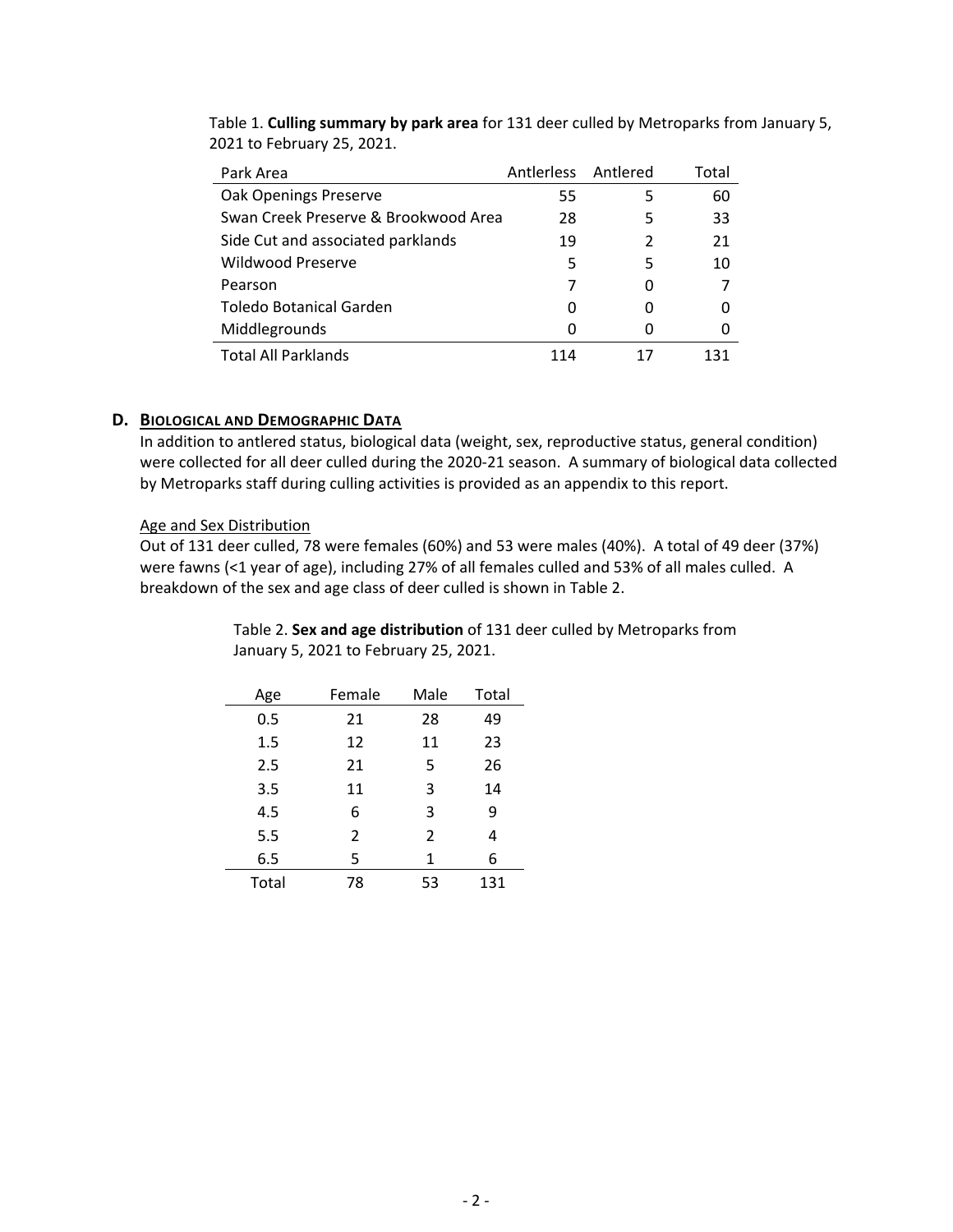#### Weight

Whole body weights of harvested deer ranged from 61 to 178 pounds for females (mean of 116 pounds) and 61 to 187 pounds for males (mean of 113 pounds). A breakdown of the mean weight by sex and age class of deer culled is shown in Table 3.

> Table 3. **Mean whole body weights** (pounds) of 131 deer culled by Metroparks from January 5, 2021 to February 25, 2021.

| Age (years)     | Female | Male  |  |  |  |  |
|-----------------|--------|-------|--|--|--|--|
| 0.5             | 76.6   | 82.7  |  |  |  |  |
| 1.5             | 117.3  | 133.4 |  |  |  |  |
| >2.5            | 136.2  | 158.8 |  |  |  |  |
| All age classes | 116.3  | 113.3 |  |  |  |  |
|                 |        |       |  |  |  |  |

#### Reproductive Status

Across all age classes, 58 of 78 females evaluated (74%) from January 5, 2021 to February 25, 2021 were pregnant. Across all age classes, 26% of females carried a single fetus, 71% carried twins, and 3% carried triplets. A breakdown of additional reproductive characteristics of female deer culled by Metroparks from January 5, 2021 to February 25, 2021 is shown in Table 4.

> Table 4. **Pregnancy rates** (%), mean fetus count per pregnant female, and mean fetus count per female among deer culled by Metroparks from January 5, 2021 to February 25, 2021.

| Age (years) | pregnancy<br>rate $(\%)$ | mean fetus count<br>per pregnant female | mean fetus count<br>per female |
|-------------|--------------------------|-----------------------------------------|--------------------------------|
| All         | 74.4                     |                                         |                                |
| 0.5         | 19.0                     | 1.25                                    | 0.24                           |
| 1.5         | 83.3                     | 1.60                                    | 1.33                           |
| >2.5        | 97.8                     | 1.86                                    | 1.82                           |

## **E. EVALUATION OF CULLING RESULTS / IDENTIFICATION OF FUTURE MANAGEMENT NEEDS**

Culling results: Deer removed through Metroparks culling operations during the 2020-21 season appeared generally to be in good health with no obvious signs of biological stress. Of the 205 tags requested by Metroparks under permit #7397, 131 (64%) were filled. Overall annual reduction goals were achieved for Oak Openings Preserve (60 of 60 permits filled) and Wildwood Preserve (10 of 10 permits filled). For Swan Creek Preserve and the Brookwood Area, 33 of 50 permits (66%) were filled with reduction goals considered largely achieved based on population counts completed on February 2, 2021 (see Figure 1 below). For Pearson, only 7 of 15 permits were filled (47%) which can be attributed to strong avoidance behavior exhibited by deer at this park during culling operations. For Side Cut and associated parklands, only 21 of 50 permits were filled (42%) due in large part to limited access to many floodplain areas as well as heavy use by deer of adjacent residential areas during culling operations. However, population reduction goals for Fallen Timbers Battlefield (when considered in isolation from other nearby park areas) appear to have been largely met in contrast to Side Cut and Blue Grass Island based on population estimates and browse data collected in 2021. No culling operations were conducted at Toledo Botanical Garden or Middlegrounds during the 2020-21 season. A summary of culling operations from 2015 to 2021 are shown in Table 5.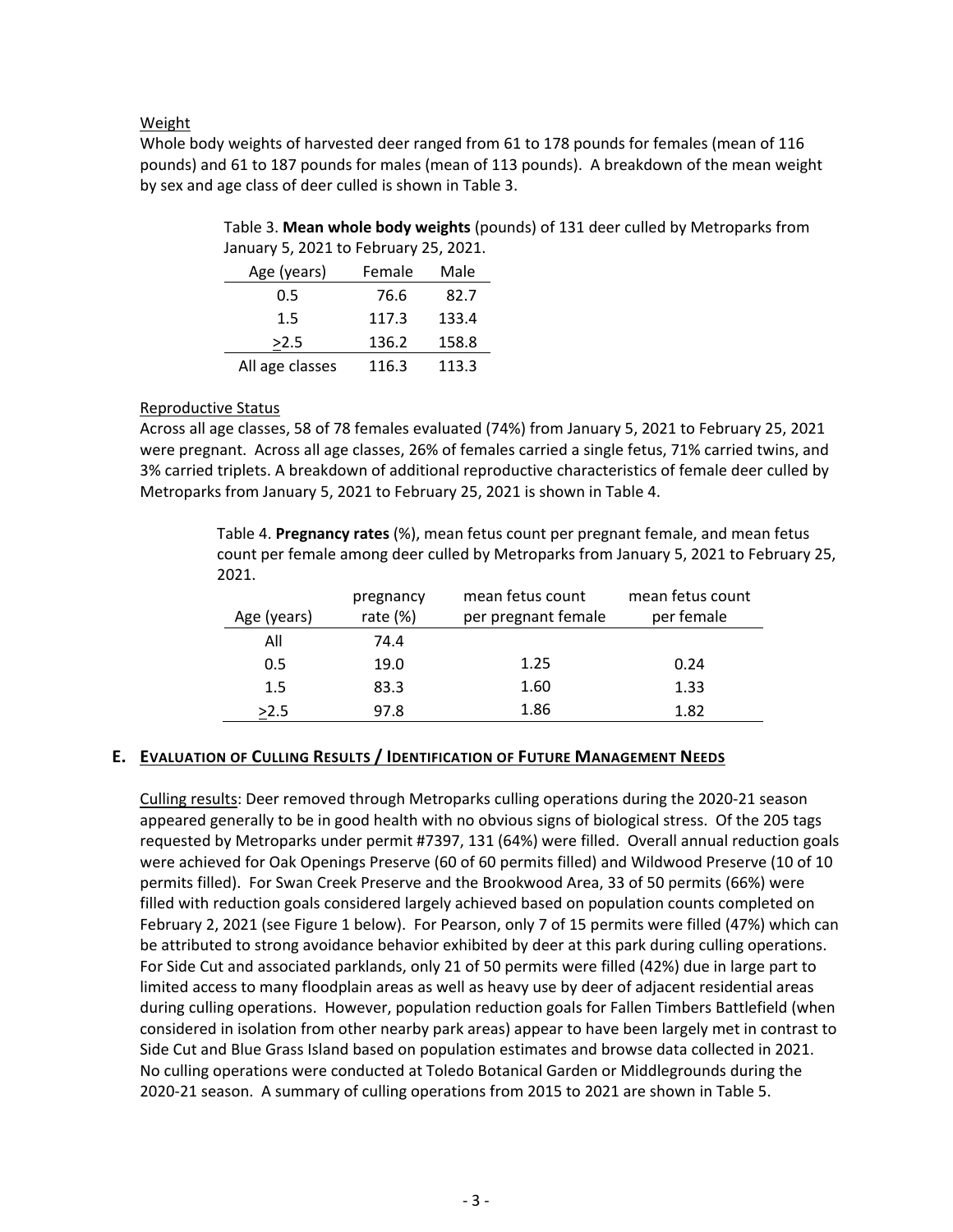|                                      | $2015 -$                 | 2016-                    | $2017 -$ | 2018-                        | 2019- | 2020-                        | Total |
|--------------------------------------|--------------------------|--------------------------|----------|------------------------------|-------|------------------------------|-------|
| <b>Culling Summary by Park</b>       | 16                       | 17                       | 18       | 19                           | 20    | 21                           |       |
| Oak Openings Preserve                | 165                      | 150                      | 50       | 71                           | 73    | 60                           | 569   |
| Swan Creek Preserve & Brookwood Area | $\overline{\phantom{a}}$ | 50                       | 64       | 58                           | 40    | 33                           | 245   |
| Side Cut and associated parklands    | $\overline{\phantom{a}}$ | $\overline{\phantom{0}}$ | 106      | 54                           | 46    | 21                           | 227   |
| Wildwood Preserve                    | 30                       | $\overline{\phantom{0}}$ | 19       | 13                           | 10    | 10                           | 82    |
| Pearson                              | $\overline{\phantom{a}}$ |                          |          | $\overline{\phantom{a}}$     | 27    | 7                            | 34    |
| Toledo Botancal Garden               | $\overline{\phantom{a}}$ |                          |          | $\qquad \qquad \blacksquare$ | 7     | $\overline{\phantom{a}}$     |       |
| Middlegrounds                        |                          | -                        | 1        |                              |       | $\qquad \qquad \blacksquare$ |       |
| <b>Total All Parklands</b>           | 195                      | 200                      | 240      | 196                          | 203   | 131                          | 1165  |

Table 5. **Summary of culling by park** carried out by Metroparks Toledo between 2015 and 2021.

Deer population status: Annual population reduction goals for each park area (as described above) were set to maintain peak population densities for each park area at ~15 to 25 deer per square mile. Helicopter snow count surveys completed by Metroparks staff on February 2, 2021 provide additional insight into the current status of deer populations at each park area following completion 2021 culling operations (Figure 1). Snow counts completed at Oak Openings Preserve, Wildwood Preserve, and Swan Creek Preserve / Brookwood Area show current population densities are within the acceptable range, although for Swan Creek Preserve and the Brookwood Area, large groups of deer were observed during the snow count immediately outside the count area suggesting that culling operations may have driven resident deer into nearby areas. For Pearson, deer numbers remained slightly above the desired level (27 deer per square mile). For Side Cut and associated parklands, deer densities remain at nearly twice the desired level (38 deer per square miles) but have been reduced by nearly 60% compared to pre-culling densities observed in 2016-17 (92 deer per square mile). Collectively, these count data, along with the deer browse survey data that follows, will be used to set reduction targets for the 2021-22 deer management season.

Deer browse damage assessment: Following 2020-21 culling operations, overwinter deer browse damage surveys were conducted between March 9 and March 26, 2021. A summary of browse survey results is shown in Figures 2 and 3 below. Overall trends in deer browse damage are consistent with population trends described above, with most park areas seeing declines in observed browse damage. For example, percent of survey plots experiencing heavy to severe browse damage for Sidecut / Bluegrass Island, Fallen Timbers Battlefield, Swan Creek Preserve, and Brookwood all declined in 2021 (see Figure 2).

For Oak Openings Preserve and Wildwood Preserve, where oaks are the dominant woodland species, response of understory oaks to reductions in browsing pressure over the past five years is especially pronounced (see Figure 3). Percent of survey plots experiencing heavy to severe browse damage of oaks decreased from a high of 66% and 100% (for Oak Openings Preserve and Wildwood Preserve, respectively) in 2015 down to 0% for both parks in 2021. Percent of survey plots experiencing no oak browse damage increased from a low of 13% and 0% (for Oak Openings Preserve and Wildwood Preserve, respectively) in 2015 to 68% and 95% (for Oak Openings Preserve and Wildwood Preserve, respectively) in 2021. Finally, percent of survey plots experiencing oak regeneration increased from a low of 20% and 1% (for Oak Openings Preserve and Wildwood Preserve, respectively) in 2015 and have remained above 30% for both parks since 2020.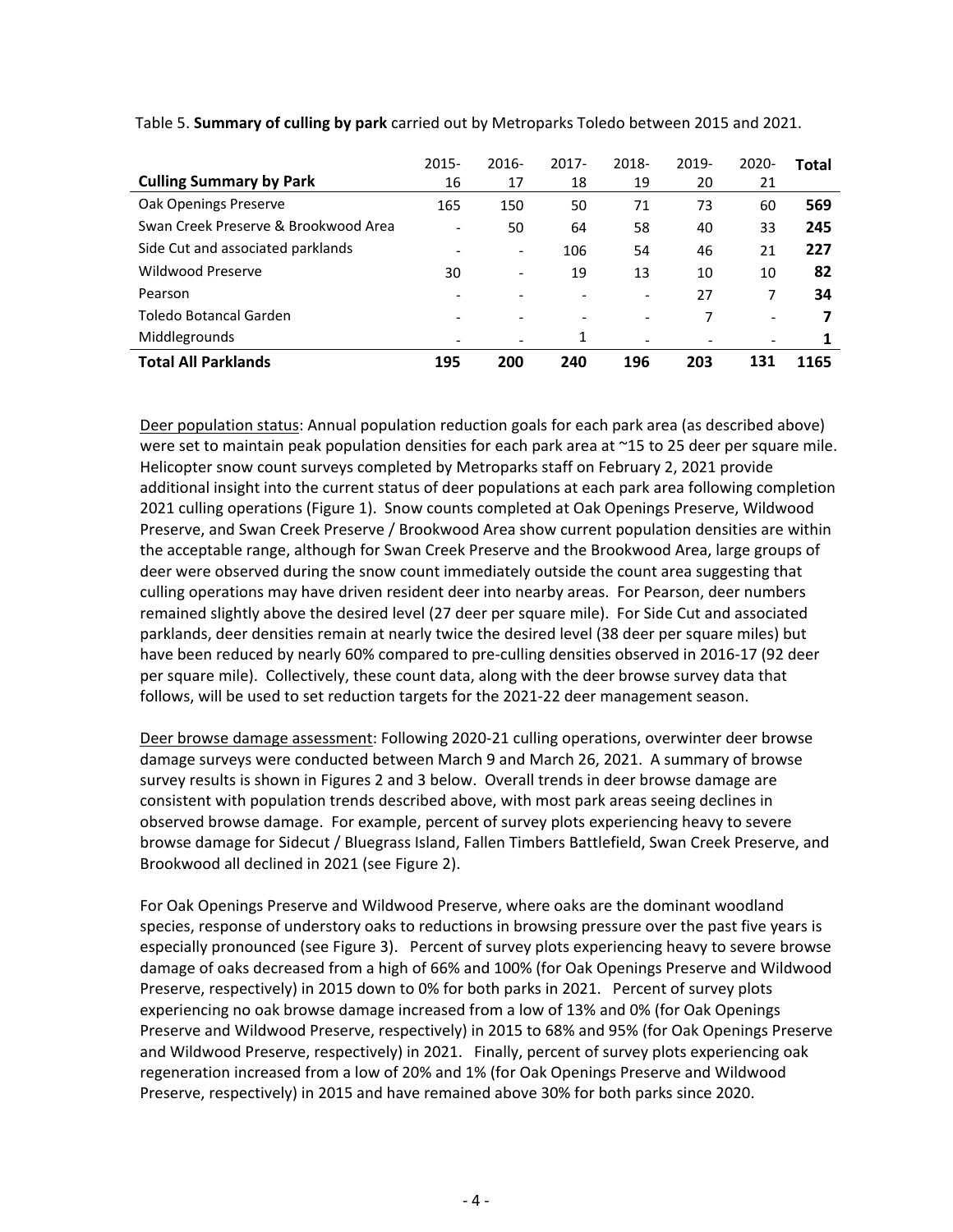Future management needs: The Metroparks long term goal is to maintain deer populations at or below levels that ensure the protection of native plant and animal diversity and the development of high quality habitat for a variety of native wildlife species. As a general rule, Metroparks managers intend to keep peak deer population densities at no greater than 15 to 25 deer per square mile for parklands throughout the park district wherever possible. However, future population reduction goals will take into account actual browse damage (in established woodlands as well as newly planted sites) along with estimates of population recruitment during the spring fawning season.

#### **F. VENISON DONATION**

Deer culled by Metroparks during the 2020-21 season were processed into 6,340 pounds of ground venison donated to three charities in the Toledo region who distributed this venison to those in need. Table 6 provides a summary of venison donations since Metroparks initiated its deer culling program during the 2015-16 season.

Table 6. **Pounds of venison donated** by Metroparks Toledo between 2015 and 2021.

| Year |  |  | 2015-16 2016-17 2017-18 2018-19 2019-20 2020-21     | Total |
|------|--|--|-----------------------------------------------------|-------|
|      |  |  | Pounds 6,744 9,940 11,284 9,598 10,332 6,340 54,238 |       |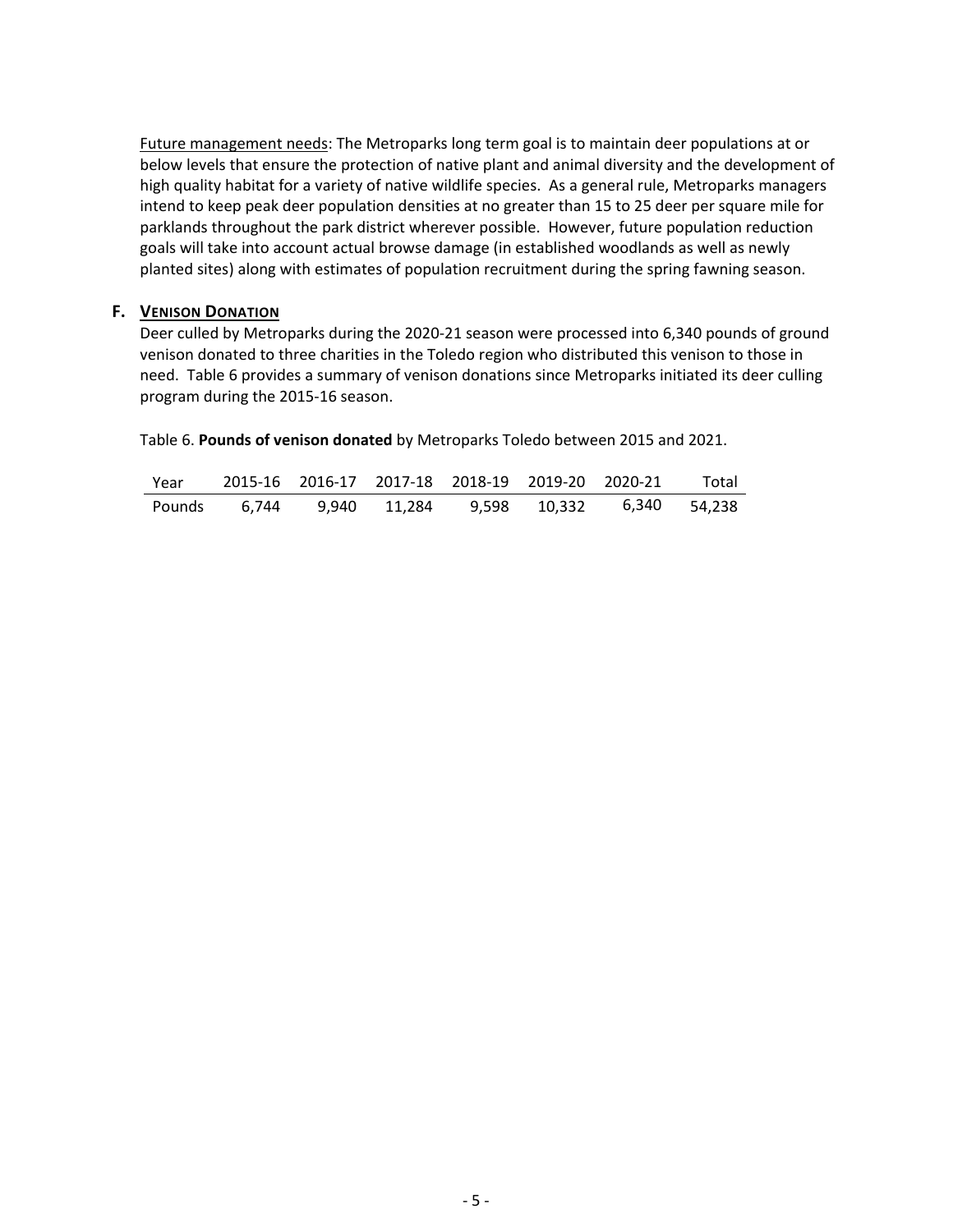

Figure 1. **Post-cull population densities** for five park areas based on population surveys completed between 2016 and 2021. Actual population numbers observed for each park area are shown next to each density data point. Deer culled from the population during the same season, but after counts were completed were subtracted from the count (for example, on 2/2/2021, 27 deer were counted at Pearson, however 1 additional deer was culled at Pearson on 2/25/2021, therefore the population count is shown as 26). For Side Cut and associated parklands, Audubon Island is not included in the reported population numbers shown above (in contrast to previously submitted reports).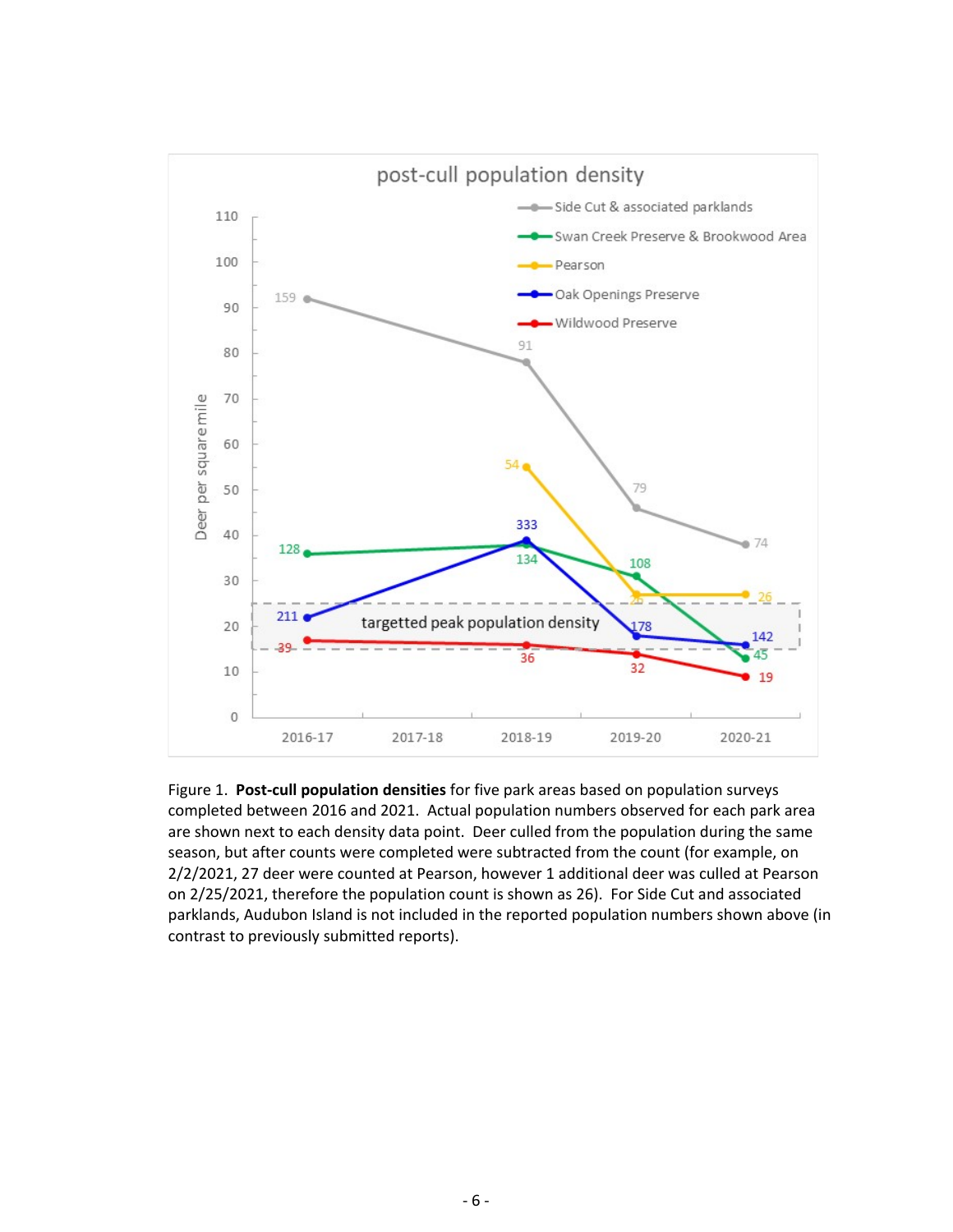

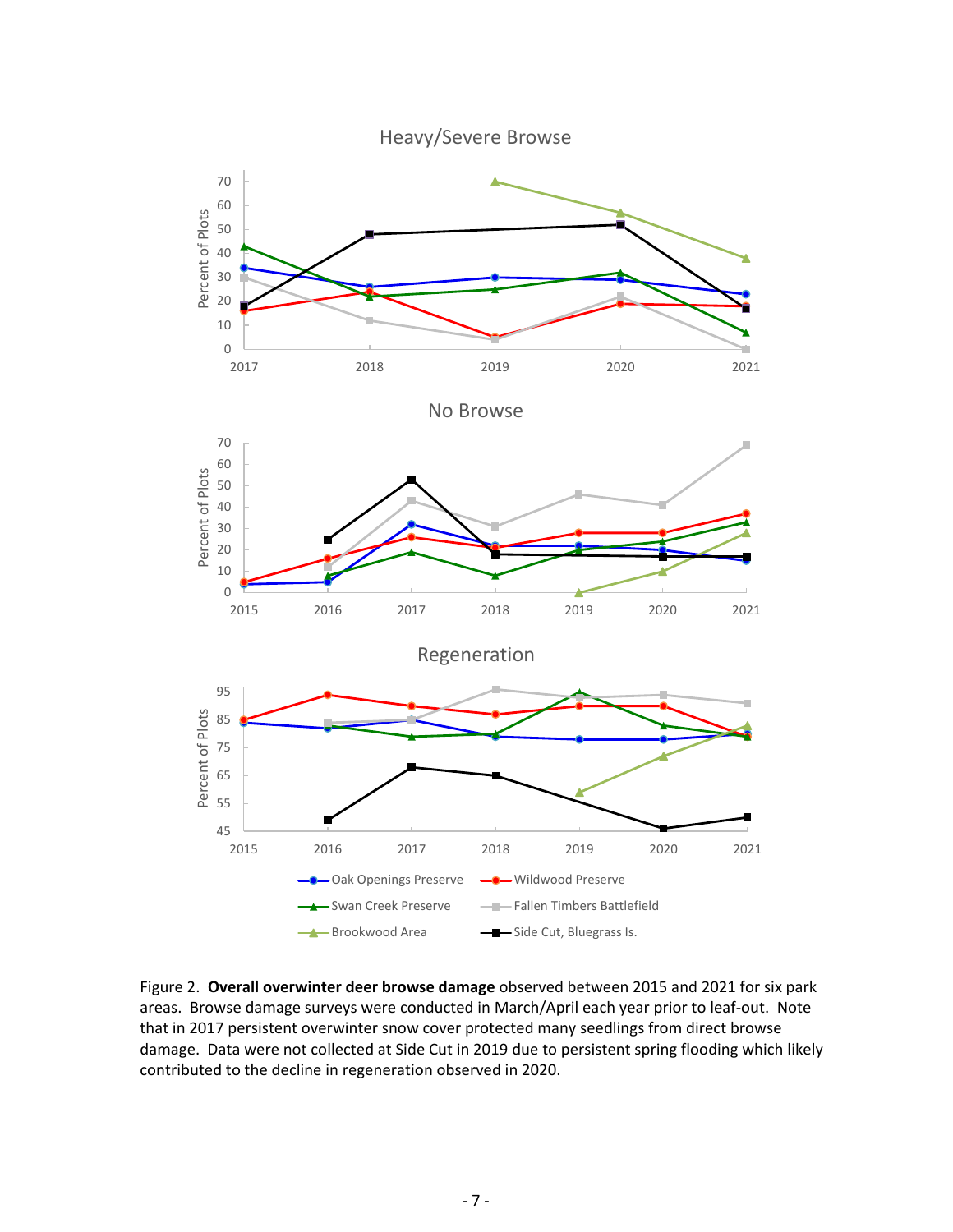

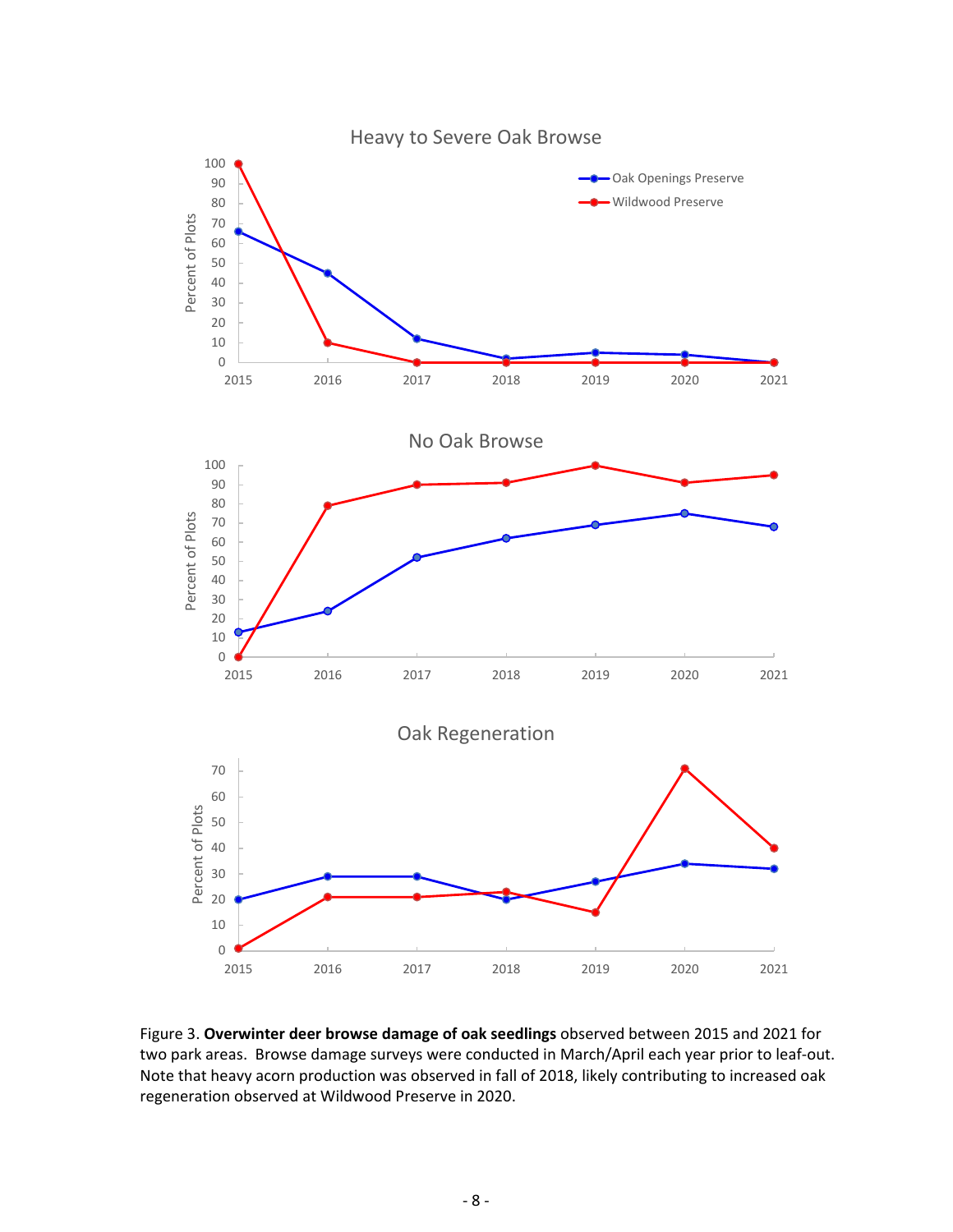| ODW            | Date Culled | Time      | Location <sup>1</sup> | Sex         | Weight | Age     | Antlers        | Fetus          |  |
|----------------|-------------|-----------|-----------------------|-------------|--------|---------|----------------|----------------|--|
| Tag #          |             | (A or P)  |                       |             | (lbs)  | (years) | $(N=no)$       | Count (#)      |  |
| $\mathbf 1$    | 1/5/2021    | ${\sf P}$ | <b>BW</b>             | $\mathsf F$ | 68     | 0.5     |                | 0              |  |
| $\overline{c}$ | 1/5/2021    | P         | <b>SCPM</b>           | F           | 68     | 0.5     |                | $\pmb{0}$      |  |
| 3              | 1/5/2021    | P         | <b>SCPM</b>           | M           | 69     | 0.5     | ${\sf N}$      |                |  |
| 4              | 1/5/2021    | P         | <b>SCPM</b>           | $\mathsf F$ | 85     | 0.5     |                | $\pmb{0}$      |  |
| 5              | 1/5/2021    | P         | <b>SCPM</b>           | M           | 125    | 2.5     | ${\sf N}$      |                |  |
| 6              | 1/5/2021    | P         | <b>SCPM</b>           | ${\sf M}$   | 155    | 6.5     | $\bf 8$        |                |  |
| $\overline{7}$ | 1/5/2021    | P         | <b>SCPM</b>           | M           | 166    | 3.5     | $\bf 8$        |                |  |
| 8              | 1/5/2021    | P         | <b>SCPM</b>           | $\mathsf F$ | 73     | 0.5     |                | 0              |  |
| 9              | 1/5/2021    | P         | <b>SCPM</b>           | F           | 66     | 0.5     |                | 0              |  |
| 10             | 1/5/2021    | P         | <b>SCPM</b>           | F           | 130    | 3.5     |                | $\overline{2}$ |  |
| 11             | 1/5/2021    | P         | <b>SCPM</b>           | F           | 82     | 0.5     |                | $\pmb{0}$      |  |
| 12             | 1/5/2021    | P         | <b>SCPM</b>           | F           | 153    | 2.5     |                | $\mathbf{1}$   |  |
| 13             | 1/5/2021    | P         | <b>SCPM</b>           | F           | 97     | 0.5     |                | $\pmb{0}$      |  |
| 14             | 1/5/2021    | P         | <b>SCPM</b>           | M           | 80     | 0.5     | ${\sf N}$      |                |  |
| 15             | 1/5/2021    | P         | <b>SCPM</b>           | F           | 114    | 1.5     |                | $\pmb{0}$      |  |
| 16             | 1/5/2021    | P         | <b>SCPM</b>           | M           | 145    | 1.5     | $\bf 8$        |                |  |
| 17             | 1/5/2021    | P         | <b>SCPM</b>           | M           | 98     | 0.5     | ${\sf N}$      |                |  |
| 18             | 1/5/2021    | P         | <b>SCPM</b>           | M           | 85     | 0.5     | ${\sf N}$      |                |  |
| 19             | 1/5/2021    | P         | <b>SCPM</b>           | M           | 86     | 0.5     | ${\sf N}$      |                |  |
| 20             | 1/5/2021    | P         | <b>SCPM</b>           | $\mathsf F$ | 150    | 2.5     |                | $\overline{2}$ |  |
| 21             | 1/5/2021    | P         | <b>SCPM</b>           | F           | 118    | 1.5     |                | $\mathbf{1}$   |  |
| 22             | 1/5/2021    | P         | <b>SCPM</b>           | M           | 76     | 0.5     | ${\sf N}$      |                |  |
| 23             | 1/5/2021    | P         | <b>SCPM</b>           | M           | 137    | 1.5     | 4              |                |  |
| 24             | 1/6/2021    | P         | PM                    | F           | 121    | $1.5\,$ |                | $\overline{2}$ |  |
| 25             | 1/6/2021    | P         | PM                    | F           | 134    | 1.5     |                | $\pmb{0}$      |  |
| 26             | 1/6/2021    | P         | PM                    | F           | 135    | 2.5     |                | 3              |  |
| 27             | 1/6/2021    | P         | PM                    | M           | 100    | 0.5     | ${\sf N}$      |                |  |
| 28             | 1/6/2021    | P         | PM                    | M           | 99     | 0.5     | ${\sf N}$      |                |  |
| 29             | 1/6/2021    | P         | <b>BW</b>             | M           | 82     | 0.5     | $\mathsf{N}$   |                |  |
| 30             | 1/6/2021    | P         | <b>BW</b>             | F           | 134    | 3.5     |                | $\mathbf 2$    |  |
| 31             | 1/6/2021    | P         | <b>BW</b>             | M           | 83     | 0.5     | ${\sf N}$      |                |  |
| 32             | 1/6/2021    | P         | <b>BW</b>             | M           | 157    | 1.5     | 6              |                |  |
| 33             | 1/12/2021   | P         | <b>BW</b>             | F           | 130    | 2.5     |                | $\overline{2}$ |  |
| 34             | 1/12/2021   | P         | <b>WWPM</b>           | F           | 146    | 6.5     |                | $\overline{2}$ |  |
| 35             | 1/12/2021   | P         | <b>WWPM</b>           | M           | 155    | 1.5     | 4              |                |  |
| 36             | 1/12/2021   | P         | <b>WWPM</b>           | M           | 139    | 1.5     | $\overline{2}$ |                |  |
| 37             | 1/12/2021   | P         | <b>WWPM</b>           | M           | 130    | 1.5     | 4              |                |  |
| 38             | 1/12/2021   | P         | <b>WWPM</b>           | F           | 128    | 2.5     |                | $\overline{2}$ |  |
| 39             | 1/12/2021   | P         | <b>WWPM</b>           | F           | 132    | 2.5     |                | $\overline{2}$ |  |
| 40             | 1/12/2021   | P         | <b>WWPM</b>           | M           | 151    | 1.5     | 7              |                |  |
|                |             |           |                       |             |        |         |                |                |  |

# **APPENDIX – SUMMARY OF BIOLOGICAL DATA**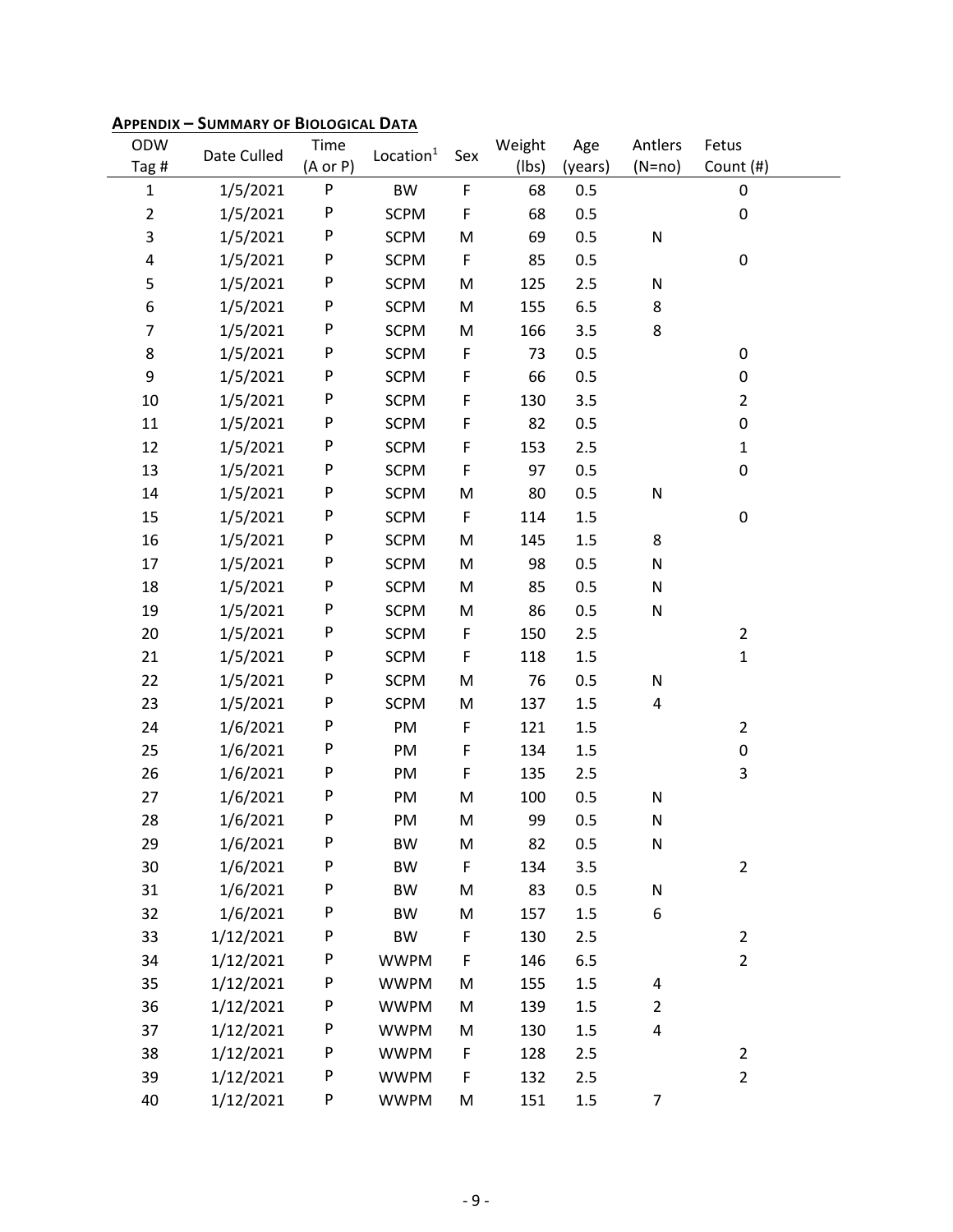| ODW   | Date Culled | Time     | Location <sup>1</sup> | Sex         | Weight      | Age     | Antlers        | Fetus          |
|-------|-------------|----------|-----------------------|-------------|-------------|---------|----------------|----------------|
| Tag # |             | (A or P) |                       |             | $($ lbs $)$ | (years) | $(N=no)$       | Count (#)      |
| 41    | 1/12/2021   | P        | <b>WWPM</b>           | M           | 187         | 2.5     | $\overline{7}$ |                |
| 42    | 1/12/2021   | P        | <b>WWPM</b>           | M           | 90          | 0.5     | ${\sf N}$      |                |
| 43    | 1/12/2021   | P        | <b>WWPM</b>           | F           | 143         | 2.5     |                | $\overline{2}$ |
| 44    | 1/13/2021   | P        | SiCu                  | M           | 169         | 5.5     | N              |                |
| 45    | 1/13/2021   | P        | SiCu                  | M           | 152         | 3.5     | 5              |                |
| 46    | 1/13/2021   | P        | SiCu                  | M           | 84          | 0.5     | ${\sf N}$      |                |
| 47    | 1/13/2021   | P        | SiCu                  | $\mathsf F$ | 139         | 6.5     |                | $\mathbf{1}$   |
| 48    | 1/13/2021   | P        | SiCu                  | F           | 78          | 0.5     |                | 0              |
| 49    | 1/13/2021   | P        | SiCu                  | M           | 71          | 0.5     | ${\sf N}$      |                |
| 50    | 1/13/2021   | P        | SiCu                  | $\mathsf F$ | 112         | 1.5     |                | $\overline{2}$ |
| 51    | 1/13/2021   | P        | SiCu                  | $\mathsf F$ | 110         | 2.5     |                | $\overline{2}$ |
| 52    | 1/13/2021   | P        | SiCu                  | $\mathsf F$ | 123         | 1.5     |                | $\overline{2}$ |
| 53    | 1/13/2021   | P        | SiCu                  | $\mathsf F$ | 155         | 4.5     |                | $\overline{2}$ |
| 54    | 1/13/2021   | P        | SiCu                  | M           | 161         | 2.5     | 4              |                |
| 55    | 1/13/2021   | P        | SiCu                  | M           | 150         | 4.5     | N              |                |
| 56    | 1/19/2021   | P        | <b>SCPM</b>           | F           | 154         | 6.5     |                | $\overline{2}$ |
| 57    | 1/19/2021   | P        | <b>SCPM</b>           | M           | 88          | 0.5     | ${\sf N}$      |                |
| 58    | 1/19/2021   | P        | <b>SCPM</b>           | F           | 147         | 4.5     |                | $\overline{2}$ |
| 59    | 1/19/2021   | P        | <b>SCPM</b>           | M           | 93          | 0.5     | ${\sf N}$      |                |
| 60    | 1/19/2021   | P        | <b>OOPM</b>           | F           | 78          | 0.5     |                | 0              |
| 61    | 1/19/2021   | P        | <b>OOPM</b>           | F           | 141         | 3.5     |                | $\overline{2}$ |
| 62    | 1/19/2021   | P        | <b>OOPM</b>           | M           | 94          | 0.5     | N              |                |
| 63    | 1/19/2021   | P        | <b>OOPM</b>           | M           | 147         | 3.5     | N              |                |
| 64    | 1/19/2021   | P        | <b>OOPM</b>           | F           | 67          | 0.5     |                | 0              |
| 65    | 1/19/2021   | P        | <b>OOPM</b>           | $\mathsf F$ | 129         | 4.5     |                | $\overline{2}$ |
| 66    | 1/19/2021   | P        | <b>OOPM</b>           | F           | 132         | 3.5     |                | $\overline{2}$ |
| 67    | 1/19/2021   | P        | <b>OOPM</b>           | F           | 135         | 2.5     |                | $\overline{2}$ |
| 68    | 1/19/2021   | P        | <b>OOPM</b>           | F           | 119         | 2.5     |                | $\overline{2}$ |
| 69    | 1/20/2021   | P        | PM                    | F           | 123         | 2.5     |                | $\overline{2}$ |
| 70    | 1/20/2021   | P        | <b>OOPM</b>           | F           | 65          | 0.5     |                | $\pmb{0}$      |
| 71    | 1/20/2021   | P        | <b>OOPM</b>           | F           | 138         | 3.5     |                | $\overline{2}$ |
| 72    | 1/20/2021   | P        | <b>OOPM</b>           | F           | 128         | 2.5     |                | 0              |
| 73    | 1/20/2021   | P        | <b>OOPM</b>           | M           | 74          | 0.5     | N              |                |
| 74    | 1/20/2021   | P        | <b>OOPM</b>           | F           | 115         | 2.5     |                | $\mathbf{1}$   |
| 75    | 1/20/2021   | P        | <b>OOPM</b>           | F           | 141         | 5.5     |                | $\overline{2}$ |
| 76    | 1/20/2021   | P        | <b>OOPM</b>           | M           | 150         | 2.5     | 6              |                |
| 77    | 1/20/2021   | P        | <b>OOPM</b>           | M           | 117         | 1.5     | 8              |                |
| 78    | 1/20/2021   | P        | <b>OOPM</b>           | M           | 100         | 0.5     | N              |                |
| 79    | 1/20/2021   | P        | <b>OOPM</b>           | F           | 151         | 4.5     |                | $\overline{2}$ |
| 80    | 1/20/2021   | P        | <b>OOPM</b>           | F           | 136         | 2.5     |                | $\mathbf{1}$   |
| 81    | 1/20/2021   | P        | <b>OOPM</b>           | F           | 94          | 0.5     |                | 1              |
|       |             |          |                       |             |             |         |                |                |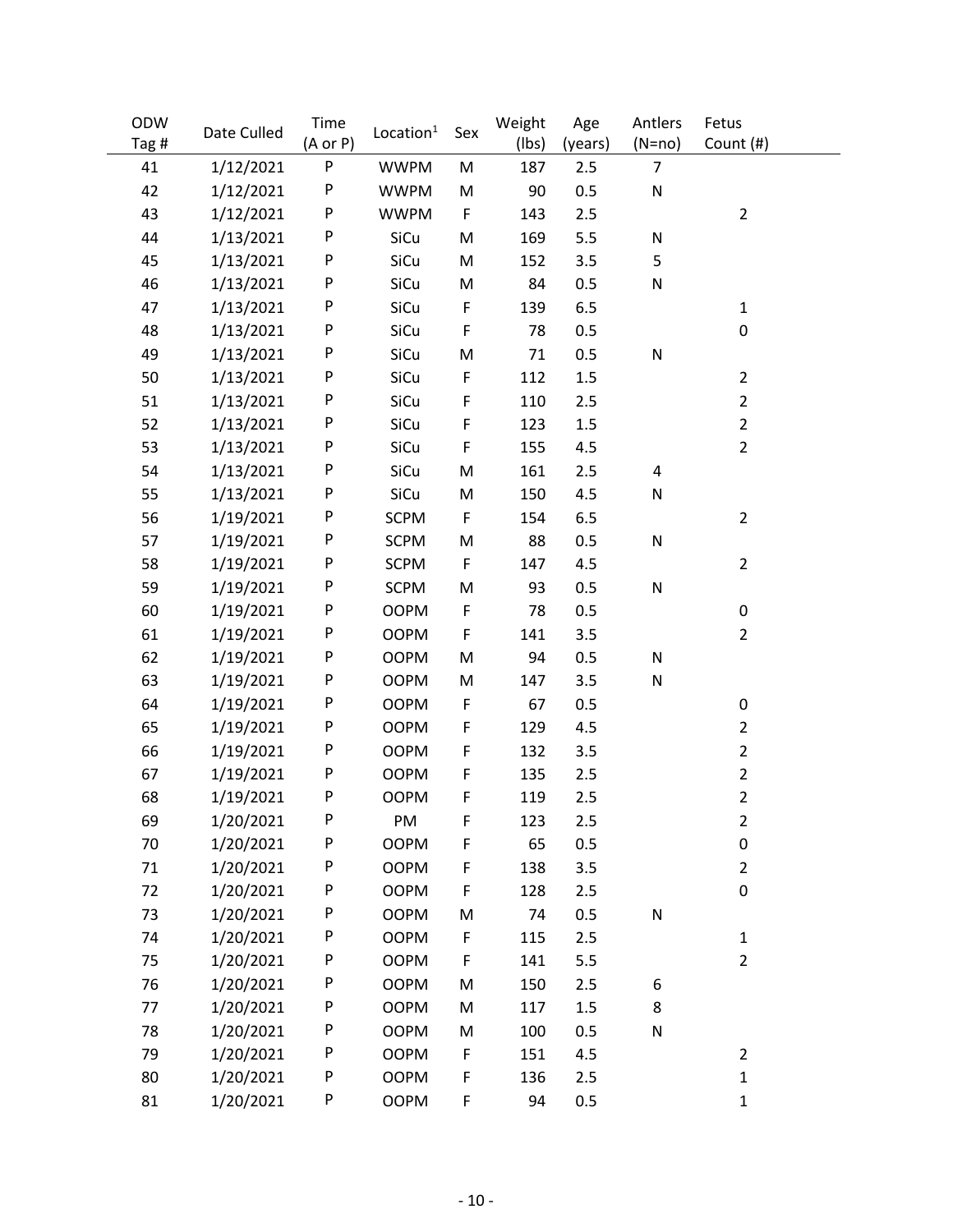| ODW   | Date Culled | Time     | Location <sup>1</sup> | Sex         | Weight | Age     | Antlers        | Fetus            |
|-------|-------------|----------|-----------------------|-------------|--------|---------|----------------|------------------|
| Tag # |             | (A or P) |                       |             | (lbs)  | (years) | $(N=no)$       | Count (#)        |
| 82    | 1/21/2021   | A        | <b>OOPM</b>           | $\mathsf F$ | 119    | 2.5     |                | $\overline{2}$   |
| 83    | 1/20/2021   | P        | <b>OOPM</b>           | F           | 122    | 1.5     |                | $\mathbf 1$      |
| 84    | 1/20/2021   | P        | <b>OOPM</b>           | M           | 122    | 1.5     | $\mathsf{N}$   |                  |
| 85    | 1/20/2021   | P        | <b>OOPM</b>           | F           | 108    | 1.5     |                | $\mathbf{1}$     |
| 86    | 1/20/2021   | P        | <b>OOPM</b>           | F           | 61     | 0.5     |                | $\mathbf 0$      |
| 87    | 1/21/2021   | A        | <b>OOPM</b>           | M           | 75     | 0.5     | $\mathsf{N}$   |                  |
| 88    | 1/26/2021   | P        | <b>OOPM</b>           | F           | 145    | 3.5     |                | $\overline{2}$   |
| 89    | 1/26/2021   | P        | <b>OOPM</b>           | F           | 115    | 2.5     |                | $\mathbf 1$      |
| 90    | 1/26/2021   | P        | <b>OOPM</b>           | F           | 128    | 2.5     |                | $\mathbf{1}$     |
| 91    | 1/26/2021   | P        | <b>OOPM</b>           | F           | 95     | 1.5     |                | $\overline{2}$   |
| 92    | 1/26/2021   | P        | <b>OOPM</b>           | F           | 144    | 3.5     |                | $\overline{2}$   |
| 93    | 1/26/2021   | P        | <b>OOPM</b>           | F           | 70     | 0.5     |                | 0                |
| 94    | 1/26/2021   | P        | <b>OOPM</b>           | F           | 131    | 2.5     |                | $\mathbf 1$      |
| 95    | 1/26/2021   | P        | <b>OOPM</b>           | F           | 77     | 0.5     |                | 0                |
| 96    | 1/26/2021   | P        | <b>OOPM</b>           | F           | 89     | 0.5     |                | $\boldsymbol{0}$ |
| 97    | 1/26/2021   | P        | <b>OOPM</b>           | M           | 144    | 4.5     | $\mathsf{N}$   |                  |
| 98    | 1/26/2021   | P        | <b>OOPM</b>           | F           | 155    | 6.5     |                | 3                |
| 99    | 1/26/2021   | P        | <b>OOPM</b>           | F           | 75     | 0.5     |                | $\overline{2}$   |
| 100   | 1/26/2021   | P        | <b>OOPM</b>           | F           | 112    | 3.5     |                | $\mathbf 1$      |
| 101   | 1/26/2021   | P        | <b>OOPM</b>           | M           | 61     | 0.5     | $\mathsf{N}$   |                  |
| 102   | 1/26/2021   | P        | <b>OOPM</b>           | F           | 128    | 2.5     |                | $\overline{2}$   |
| 103   | 1/26/2021   | P        | <b>OOPM</b>           | M           | 83     | 0.5     | ${\sf N}$      |                  |
| 104   | 1/27/2021   | A        | <b>OOPM</b>           | M           | 82     | 0.5     | ${\sf N}$      |                  |
| 105   | 1/27/2021   | A        | <b>OOPM</b>           | F           | 81     | 0.5     |                | 0                |
| 106   | 1/27/2021   | A        | <b>OOPM</b>           | F           | 141    | 3.5     |                | $\overline{2}$   |
| 107   | 1/27/2021   | A        | <b>OOPM</b>           | M           | 71     | 0.5     | ${\sf N}$      |                  |
| 108   | 1/27/2021   | A        | <b>OOPM</b>           | M           | 79     | 0.5     | ${\sf N}$      |                  |
| 109   | 1/27/2021   | А        | <b>OOPM</b>           | F           | 124    | 2.5     |                | $\overline{2}$   |
| 110   | 1/27/2021   | A        | <b>OOPM</b>           | F           | 129    | 2.5     |                | $\overline{2}$   |
| 111   | 1/27/2021   | A        | <b>OOPM</b>           | M           | 175    | 5.5     | 9              |                  |
| 112   | 1/27/2021   | A        | <b>OOPM</b>           | M           | 158    | 2.5     | $\overline{c}$ |                  |
| 113   | 1/27/2021   | P        | <b>OOPM</b>           | M           | 127    | 1.5     | $\overline{2}$ |                  |
| 114   | 1/27/2021   | P        | <b>OOPM</b>           | F           | 66     | 0.5     |                | $\pmb{0}$        |
| 115   | 1/27/2021   | P        | <b>OOPM</b>           | M           | 184    | 4.5     | ${\sf N}$      |                  |
| 116   | 1/27/2021   | P        | <b>OOPM</b>           | F           | 137    | 3.5     |                | $\overline{2}$   |
| 117   | 1/27/2021   | P        | <b>OOPM</b>           | F           | 147    | 5.5     |                | $\overline{2}$   |
| 118   | 1/27/2021   | P        | <b>OOPM</b>           | M           | 75     | 0.5     | ${\sf N}$      |                  |
| 119   | 1/28/2021   | A        | <b>OOPM</b>           | M           | 80     | 0.5     | ${\sf N}$      |                  |
| 120   | 1/28/2021   | A        | <b>OOPM</b>           | F           | 132    | 1.5     |                | $\overline{2}$   |
| 121   | 1/28/2021   | P        | SiCu                  | F           | 178    | 4.5     |                | $\overline{2}$   |
| 122   | 1/28/2021   | P        | SiCu                  | F           | 91     | 0.5     |                | $\mathbf{1}$     |